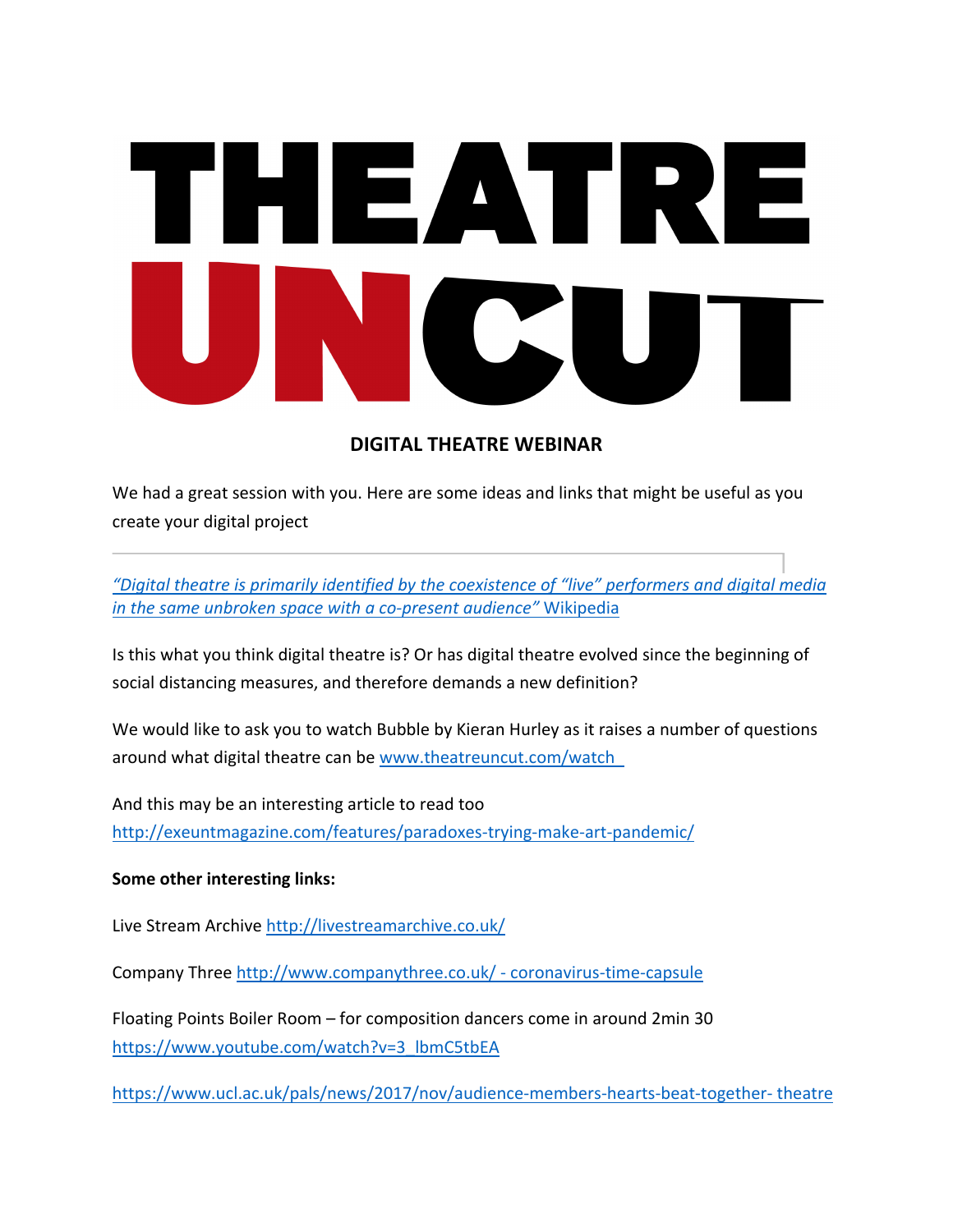#### **Elements to consider**

**Audience** – what are you asking of them? To observe – to engage – to participate to immerse? How much of their experience can you control? Where they watch, how they watch etc. Moving or static? Inside or outside? On a computer or phone? In the dark? Under the duvet? Are your audience watching the performance live or are any elements pre-recorded?

**Location** – what are all of the potentials with the limitations we currently have? Inside – outside? On the floor, in the bathroom – from up high – in your wardrobe?

**Lighting** – how can you get creative with what you have at home. Here's a link to slightly crazy Spotlight self tape guidance https://www.youtube.com/watch?v=1sD-E3lYZwc

**Composition** – what composition is possible within a screen shot – choice of colour – screen placement – what is in the background? What is the colour of background, costume, makeup (if any), what is the relationship between the colours and the way you want to make the audience feel? 

**Sound** – acoustic, ambient, headphones, speakers, what are the options? Shouting across the room, recording under the duvet, where is the echo in your bathroom, in your hallway? Recording by the curtains for dead sound etc. Remember you can have music on to help you get in the right emotional place or energy.

**Running rehearsals** – be aware of how to create exciting dynamics through video call – do you all run around the block before the rehearsal call starts? Are you all standing up throughout? Are you all on phones? Do you have music playing? The window open? Use the streagths you already have and transfer them to this format  $-$  how would you usually like to rehearse? How can you recreate that? Do you start the call 30 mins before the rehearsal starts so you are all preparing together? Do you hang out socially after the call in the evening  $-$  like going to the pub to discuss the play? If you are directing an actor then be aware of how strong the performer's creative input can be  $-$  how can the actors be collaborators in the design, in the location choice, in the composition.

**Editing** – what is the process? What are the politics of editing? What is the form's relationship with content? What are the politics of the form? What platforms will this be watched on?

**Politics of the form** - How much do you want to acknowledge the privilege of having access to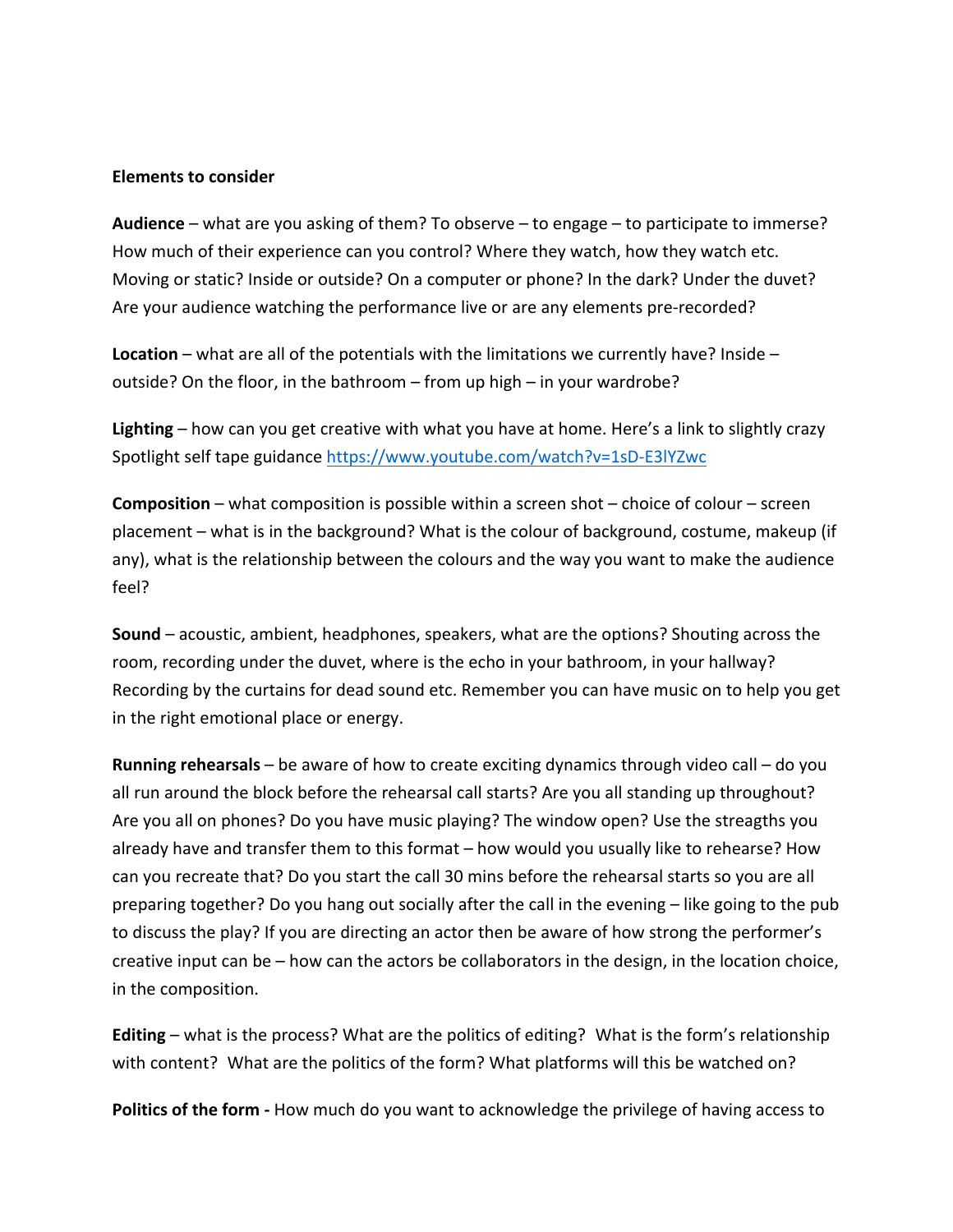creating or watching digital theatre as so many people in the world can't afford or use computers or phones?

#### Tasks that might be useful:

**Control** – Write two lists. What is in your control? What is out of your control? You can do think on all kinds of topics, the project, the design, the location, the lighting, the sound etc.

**Exercises** - each come up with a 15 min warm up session that you can lead through a zoom call for the group

**Creative admin** – run a session on how can the organisation of the project can be creative – what programmes you could use to support this eg https://www.google.co.uk/slides/about/

**Translation** – list the techniques/games/exercises that you would usually enjoy and find ways to translate them into your digital format  $-$  don't try to reinvent yourself from scratch.

**Discovery** – set yourself a time period to explore one element – eg lighting within your home – so then when you reach the end of what you think are all possibilities you will still be left with more time to fill and will have to push yourself to discover/experiment more and hopefully find some goldust.

**Creating material** – limitations are useful to generate material – try basic exercises like write a monologue where the first line is one word long, the second two words long, the third three words long and so on. Or that you write a monologue in 1 minute  $-$  time yourself. For collaborative working you could work with the dramaturg and/or directors to create a session where material can be created with actors on video call – maybe using hot- seating characters, setting the actors character scenarios within their homes, asking who the audience is  $-$  who is at the other end of this camera for those characters?

**Technology** – think of the technology that you ise every day and know well, small fun things you can play with in apps you already have: instagram/ boomerang/ 1 second everyday/ facetune/ snap chat/ tik tok etc how can these all be used to make theatre?

# **Automatic writing/speaking**

Set a timer for 2 minutes to answer each of the questions below. Don't do them all at once, but maybe pick one every now and again when you want a to shake your brain up and see what you really think/feel. Remember 2 minutes – just keep writing or speaking to your phone recorder.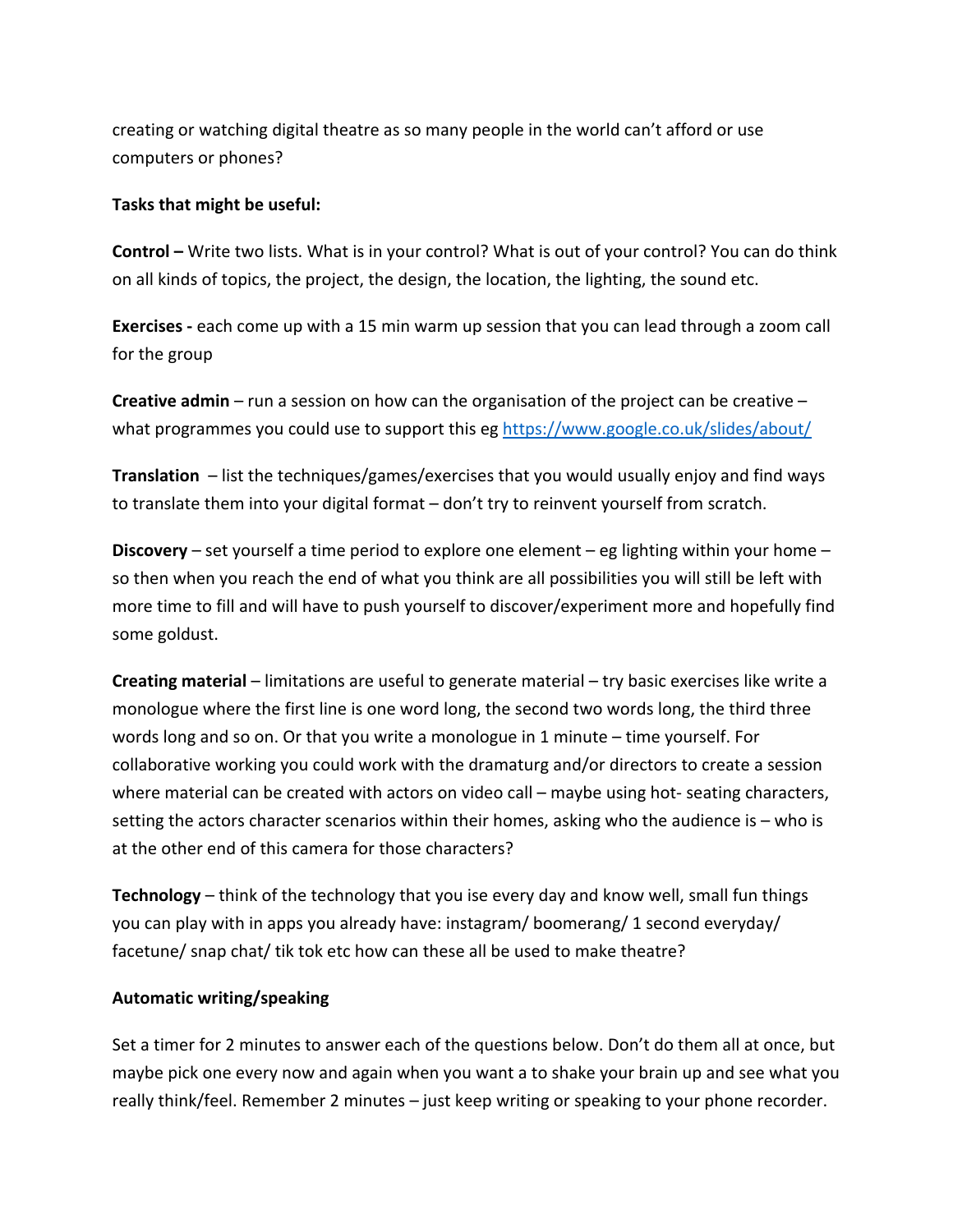This is also a great way to generate text to create your performance.

What excites me about this process? What are the challenges I face? How could the skill I use in this project be useful for me in the future? Why did I take this course? What can theatre do to help the world right now? What story do I want to tell right now? What even is digital theatre? What do I want my audience to feel? What is my character feeling? Who am I speaking to? How is digital theatre different to film?

Then you can also set yourself titles to write/speak on: LIGHTING, LOCATION, LOCK DOWN, ISOLATION, THE FUTURE, THE THEME OF THE PLAY, A SPECIFIC CHARACTER etc.

# **Remote collaboration:**

Here are some platforms that might be useful for collaborating creatively when you aren't in the same room:

Pintrest 

Slack

**Monday** 

Google slides to keep all info in one place - images/ sound/ video is easy to embed and can be accessed simply

**Dropbox** 

Wetransfer (sharing large files)

Sketch  $Up$  – for designers

Lightworks - simple video editing software (has paid options so watch out for that)

Hitfilm works well too

Google docs (editing simultaneously)

Google hangouts/ voice/ calendar/ generally making use of the google suite

**Political theatricality is everywhere right now – in some surprising places:**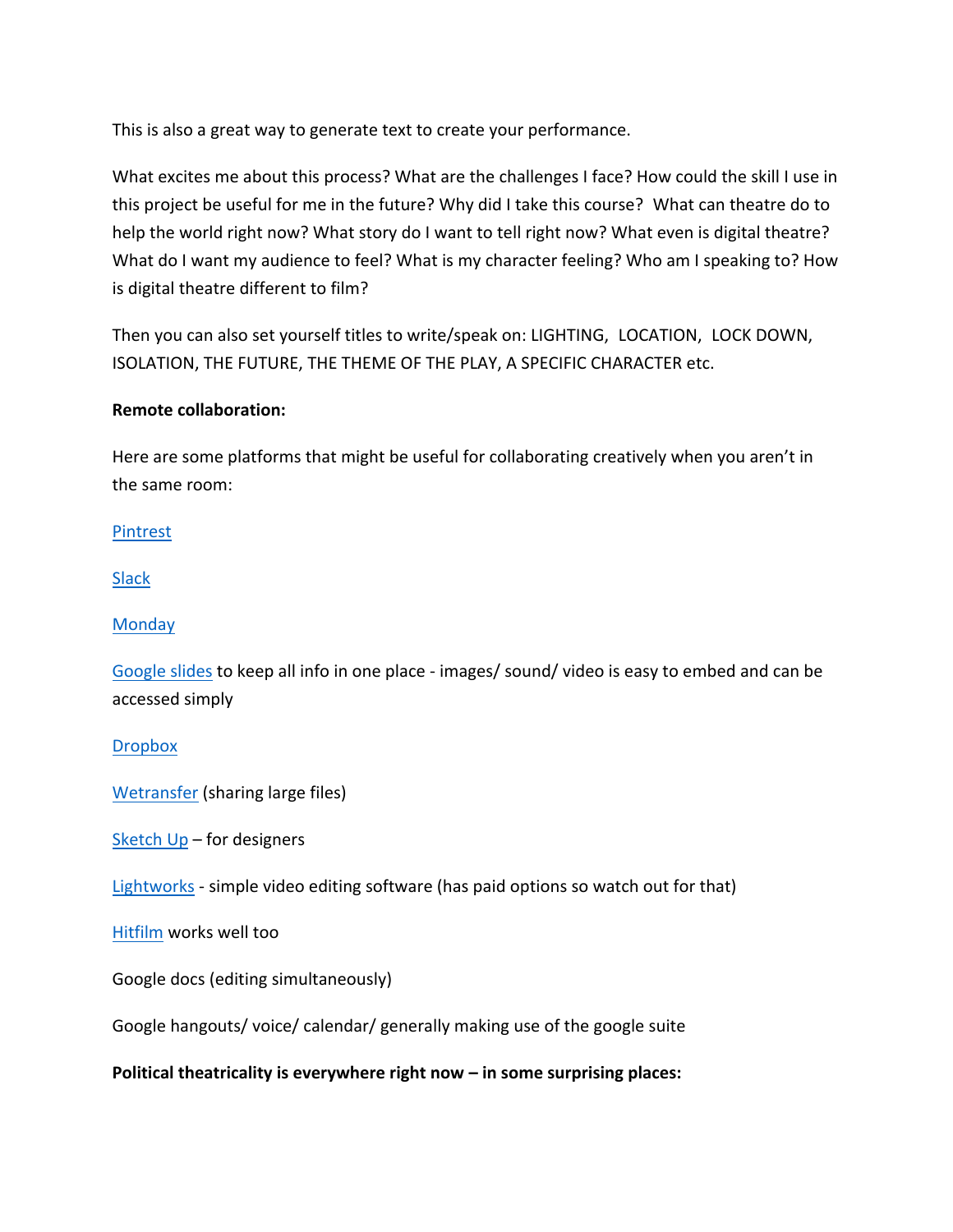Theatricality of protest https://www.youtube.com/watch?v=jL6xH\_41Odc

Sound design https://www.youtube.com/watch?v=Z5EpwAUwLkk

Visual design https://www.youtube.com/watch?v=ey5Ux-2cI0A

Dance in covid https://www.youtube.com/watch?v=Owcdxs\_7dWw

https://www.youtube.com/watch?v=icancFGyxHw

https://www.youtube.com/watch?v=T7NcQ8lHHLc

The movement and language of the chat column next to this

https://www.youtube.com/watch?v=87-ZFjLfBAQ

Movement on  $film$  – PINA the best example https://www.youtube.com/watch?v=CNuQVS7q7-A you can rent the full film herehttps://www.youtube.com/watch?v=9GFzt3IDuow

And some more random links that could be inspiring...

https://www.youtube.com/watch?v=0fKBhvDjuy0

https://www.youtube.com/watch?v=ozs\_f4ZT9sw

https://www.youtube.com/watch?v=G-ugfNXYcDg

https://www.thisamericanlife.org/700/embiggening

# **THEATRE UNCUT**

Theatre Uncut have been developing their unique model of global release over the last 9 years. So far over 6,500 people across 26 countries Theatre Uncut plays by playwrights including Caryl Churchill, Mark Ravenhill, Tanika Gupta and Inua Ellams.

The winner of the inaugural Theatre Uncut Political Playwriting Award, two Palestinians go dogging by Sami Ibrahim, will be co-produced at the Royal Court. The shortlisted award play The Merthyr Stigmatist by Lisa Parry will be co-produced at the Sherman Theatre Cardiff directed by Emma Callander.

The company are passionate about supporting new playwrights and political theatre makers.